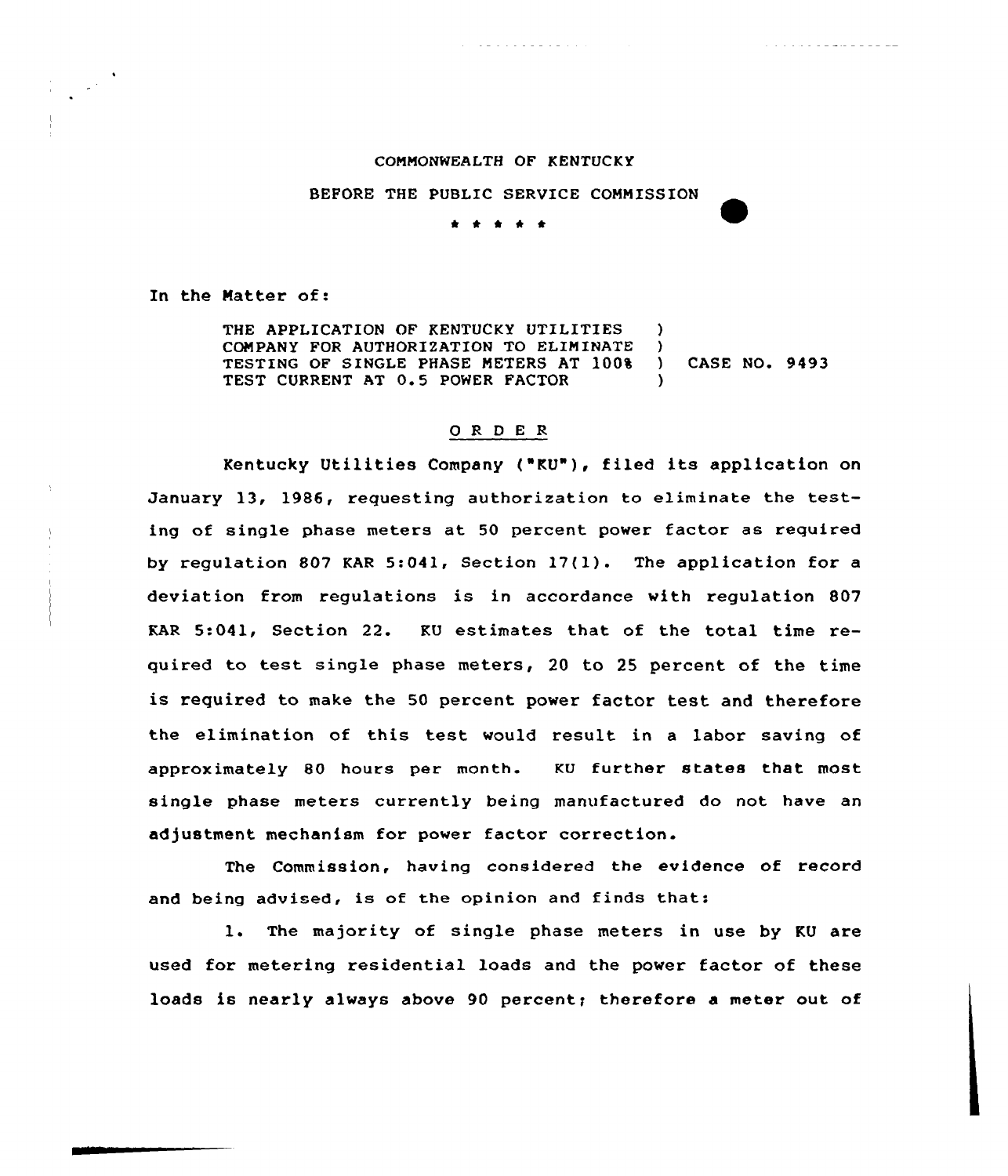tolerance at 50 percent power factor would not introduce an appreciable error into the kilowatt hours registered on the meter.

2. The Commission's rules and regulations do not require the use of test information at <sup>50</sup> percent power factor in the adjustment of <sup>a</sup> customer's bill.

3. Nany meters of recent design, which are in use by KU, do not have an adjustment mechanism for 50 percent power factor errors.

4. The deviation requested by KU will reduce the cost to its customers in matters relating to meter testing without reducing the quality of service and therefore the request should be gxanted.

IT IS THEREFORE ORDERED that the deviation from the requirements for testing single phase watt-hour meters at 50 percent power factor as requested by KU in its application received January 13, 1986, be and it hereby is granted.

IT IS FURTHER ORDERED that KU continue to test new single phase watt-hour meters at 50 percent power factor as required by Commission regulations.

IT IS FURTHER ORDERED that KU shall file <sup>a</sup> new tariff incorporating this deviation within <sup>20</sup> days from the date this Order is received.

 $-2-$